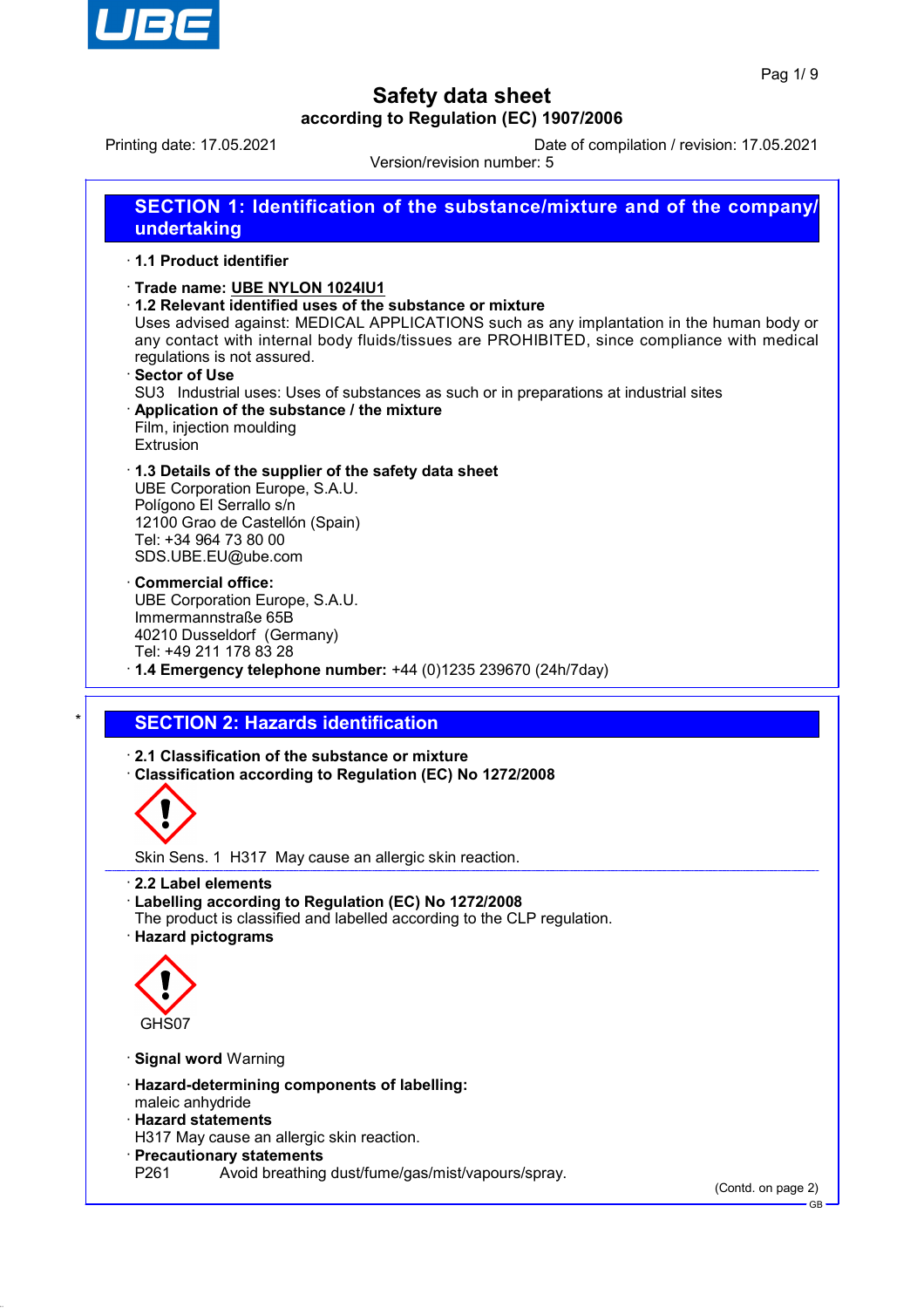

Printing date: 17.05.2021 Date of compilation / revision: 17.05.2021

Version/revision number: 5

#### **Trade name: UBE NYLON 1024IU1**

P280 Wear protective gloves/protective clothing/eye protection/face protection/hearing protection.

P333+P313 If skin irritation or rash occurs: Get medical advice/attention.

P302+P352 IF ON SKIN: Wash with plenty of water.

P362+P364 Take off contaminated clothing and wash it before reuse.

- P501 Dispose of contents/container in accordance with local/regional/national/international regulations.
- · **2.3 Other hazards**

### · **Results of PBT and vPvB assessment**

· **PBT:** Not applicable.

· **vPvB:** Not applicable.

## **SECTION 3: Composition/information on ingredients**

#### · **3.2 Mixtures**

· **Description:** Mixture: consisting of the following components.

## · **Dangerous components:**

|                            | CAS: 108-31-6              | maleic anhydride                                                                     | $< 0.1\%$ |  |
|----------------------------|----------------------------|--------------------------------------------------------------------------------------|-----------|--|
|                            | EINECS: 203-571-6          | <b>Example 20</b> Resp. Sens. 1, H334; STOT RE 1, H372; $\Leftrightarrow$ Skin Corr. |           |  |
|                            | Reg.nr.: 01-2119472428-31- | 1B, H314; Eye Dam. 1, H318; $\langle \cdot \rangle$ Acute Tox. 4, H302;              |           |  |
|                            | <b>XXXX</b>                | Acute Tox. 4, H332; Skin Sens. 1A, H317                                              |           |  |
|                            |                            | Specific concentration limit: Skin Sens. 1A; H317: C $\ge$                           |           |  |
|                            |                            | 0.001%                                                                               |           |  |
| · Non dangerous components |                            |                                                                                      |           |  |
|                            |                            |                                                                                      |           |  |

#### · **Non dangerous components**

25038-54-4 Polyamide 6 **Distribution of the Structure of the Structure of the Structure of the Structure of the Structure of the Structure of the Structure of the Structure of the Structure of the Structure of the Structur** 

· **Additional information:** For the wording of the listed hazard phrases refer to section 16.

# **SECTION 4: First aid measures**

### · **4.1 Description of first aid measures**

· **General information:**

Take affected persons out into the fresh air. Seek medical treatment.

Immediately remove any clothing soiled by the product.

· **After inhalation:**

If exposed to vapors from heating and molding material , remove to fresh air .

If symptoms, coughing and discomfort in nose and throat remain, get medical attention. Supply fresh air and to be sure call for a doctor.

In case of unconsciousness place patient stably in side position for transportation.

· **After skin contact:**

If redness, itching or burning sensation develops, get medical attention.

After contact with the molten product, cool rapidly with cold water.

Do not pull solidified product off the skin.

Seek medical treatment.

Immediately wash with water and soap and rinse thoroughly.

· **After eye contact:**

Immediately flush exposed area with copious amounts of water for at least 15 minutes. If redness, itching or burning sensation develops, do not rub eyes and immediately get medical attention.

· **After swallowing:** Rinse out mouth and then drink plenty of water.

(Contd. on page 3)

GB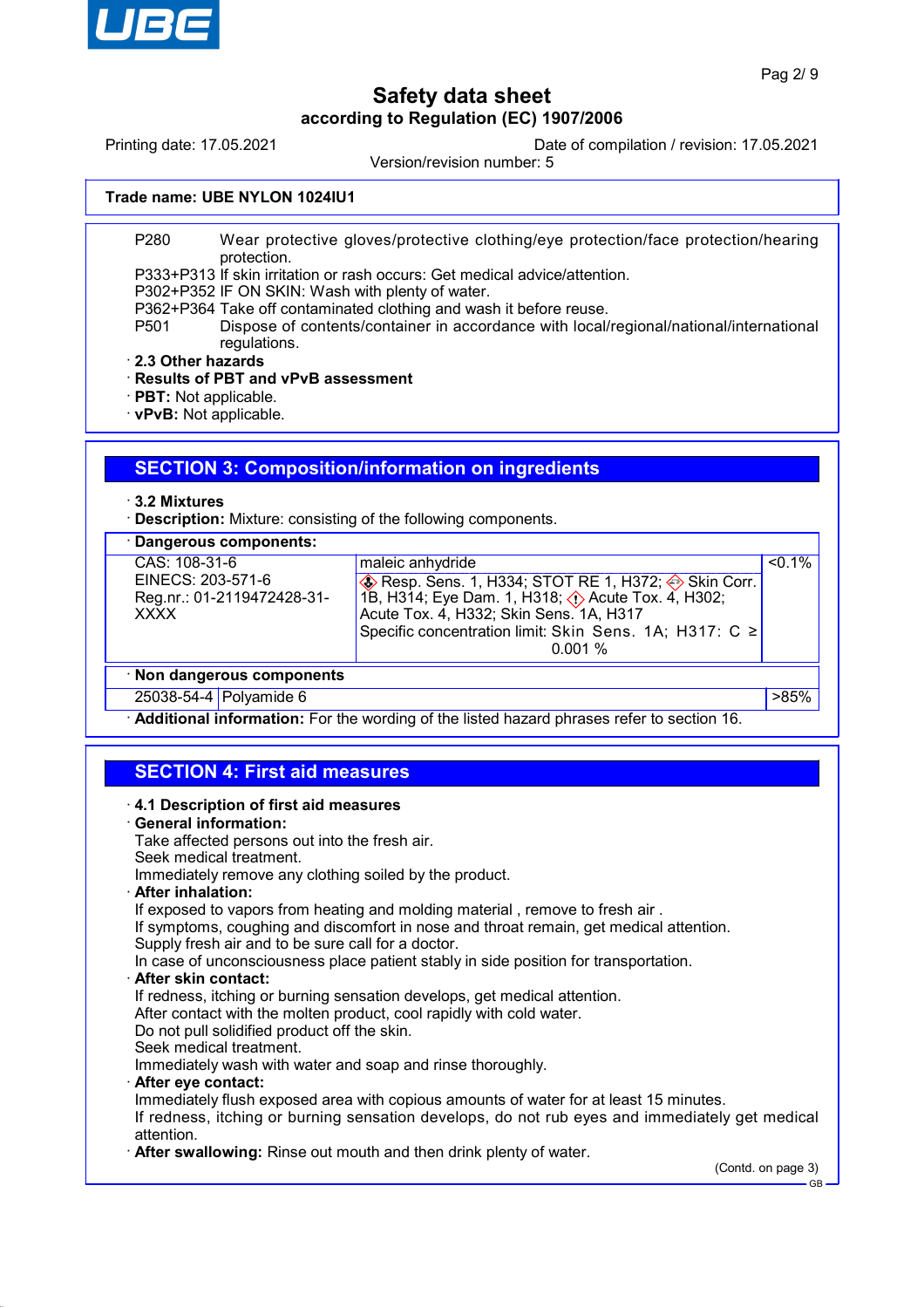

Printing date: 17.05.2021 Date of compilation / revision: 17.05.2021

Version/revision number: 5

**Trade name: UBE NYLON 1024IU1**

· **4.2 Most important symptoms and effects, both acute and delayed** At molten state, expected to cause burns to skin.

Irreversible dermatitis will occur if you do not wash affected skin immediately and thoroughly. · **4.3 Indication of any immediate medical attention and special treatment needed** Treatment: Treat according to symptoms (decontamination, vital functions), no known specific antidote.

### **SECTION 5: Firefighting measures**

- · **5.1 Extinguishing media** · **Suitable extinguishing agents: Water** Fire-extinguishing powder Carbon dioxide Use fire extinguishing methods suitable to surrounding conditions. · **For safety reasons unsuitable extinguishing agents:** Not known · **5.2 Special hazards arising from the substance or mixture** In case of fire, the following can be released: Carbon monoxide (CO) Carbon Dioxide (CO2) Under certain fire conditions, traces of other toxic gases cannot be excluded, e.g.: Maleic anhydride Hydrogen cyanide (HCN) Ammonia (NH3) · **5.3 Advice for firefighters** · **Protective equipment:** Firefighters should wear appropriate protective equipment Wear self-contained respiratory protective device. · **Additional information** Cool endangered receptacles with water spray. Collect contaminated fire fighting water separately. It must not enter the sewage system. **SECTION 6: Accidental release measures**
- · **6.1 Personal precautions, protective equipment and emergency procedures** Stop leak if you can do so without risk Remove combustible materials Ensure adequate ventilation Use personal protective equipment as indicated in paragraph 8 · **6.2 Environmental precautions:** Do not allow to enter sewers/ surface or ground water. · **6.3 Methods and material for containment and cleaning up:** Sweep up to prevent slipping on polymer pellets Send for recovery or disposal in suitable receptacles. Dispose contaminated material as waste according to item 13. Ensure adequate ventilation. · **6.4 Reference to other sections**

See Section 7 for information on safe handling. See Section 8 for information on personal protection equipment. See Section 13 for disposal information.

(Contd. on page 4)

GB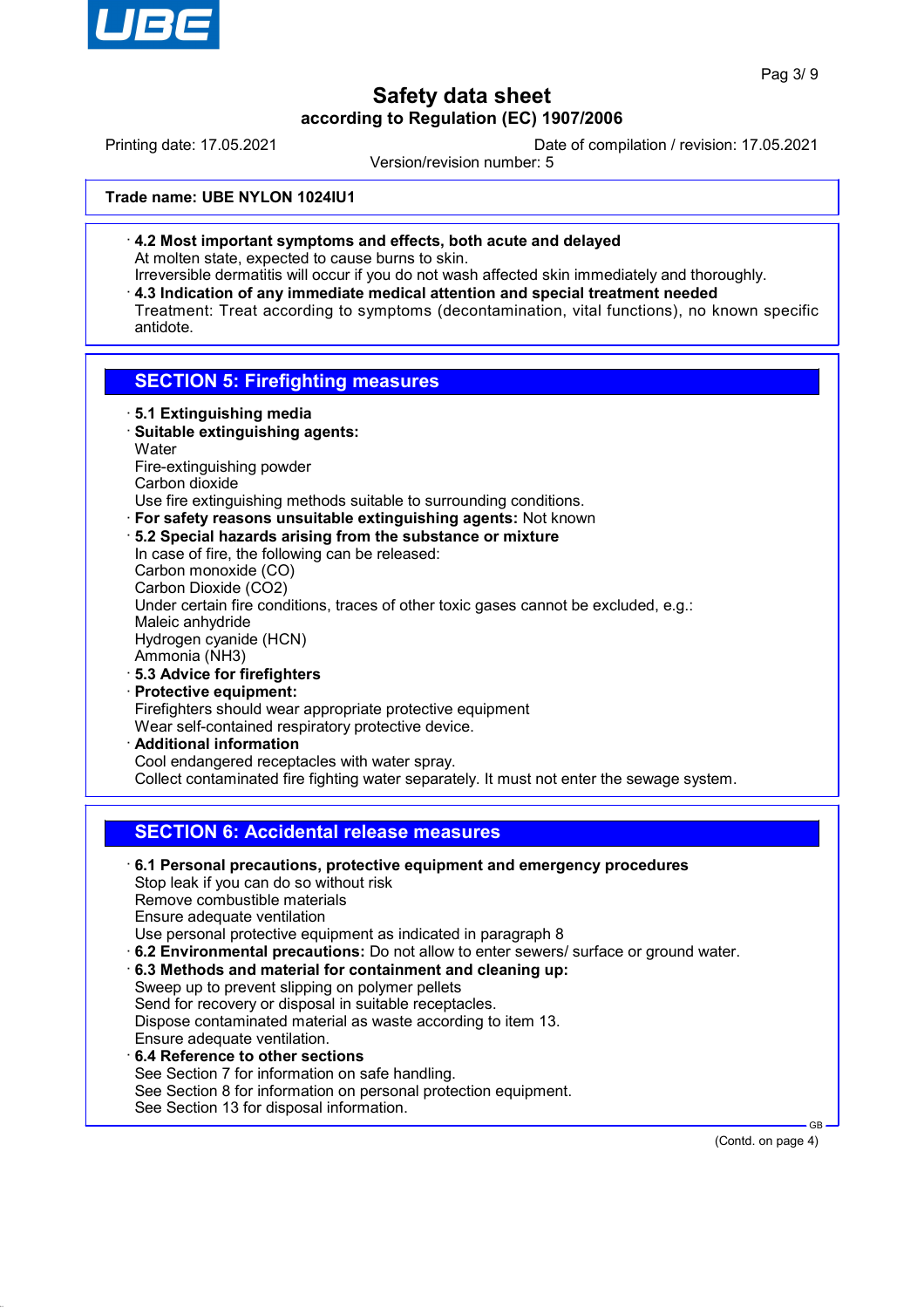

Printing date: 17.05.2021 Date of compilation / revision: 17.05.2021

Version/revision number: 5

**Trade name: UBE NYLON 1024IU1**

### **SECTION 7: Handling and storage**

· **7.1 Precautions for safe handling**

Melted state:

Avoid skin contact with the liquefied material.

Avoid breathing dust/fume/vapours.

Ensure good ventilation/exhaustion at the workplace.

Keep away from foodstuffs, beverages and feed.

Immediately remove all soiled and contaminated clothing

Wash hands before breaks and at the end of work.

Do not eat, drink, smoke or sniff while working.

· **Information about fire - and explosion protection:** No special measures required.

### · **7.2 Conditions for safe storage, including any incompatibilities**

· **Storage:**

· **Requirements to be met by storerooms and receptacles:** Store in cool, dry conditions in well sealed receptacles.

· **Information about storage in one common storage facility:** Not required.

- · **Further information about storage conditions:** None.
- · **7.3 Specific end use(s)** See item 1.2

## **SECTION 8: Exposure controls/personal protection**

### · **8.1 Control parameters**

· **Ingredients with limit values that require monitoring at the workplace:**

### **108-31-6 maleic anhydride**

WEL (Great Britain) Short-term value: 3 mg/m<sup>3</sup> Long-term value: 1 mg/m<sup>3</sup>

Sen

· **Additional information:** The lists valid during the making were used as basis.

### · **8.2 Exposure controls**

- · **Appropriate engineering controls**
- Adequate ventilation should be maintained at handing.

Additionally, local exhaust ventilation recommended at melting process.

· **Individual protection measures, such as personal protective equipment**

### · **General protective and hygienic measures:**

Immediately remove all soiled and contaminated clothing

Wash hands before breaks and at the end of work.

In accordance with Directive 89/686/EEC on personal protective equipment

- · **Respiratory protection:**
- Not necessary if room is well-ventilated.

Unnecessary under normal processing

Use suitable respiratory protective device in case of insufficient ventilation.

Wear a respirator conforming to EN140 at least with Type A filter.

In case of brief exposure or low pollution use respiratory filter device. In case of intensive or longer exposure use self-contained respiratory protective device.

### · **Hand protection**

Molten state:

(Contd. on page 5)

GB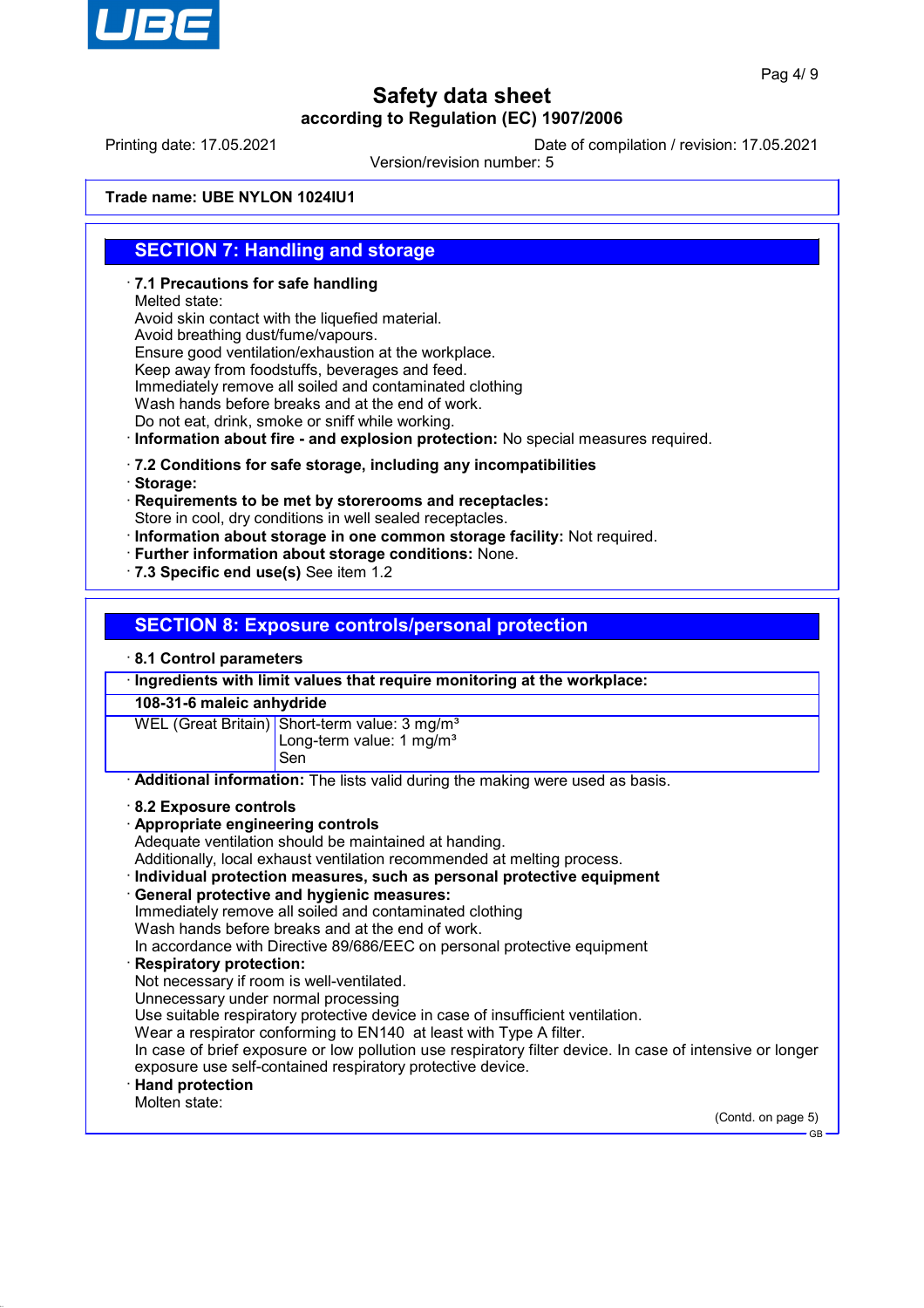

Printing date: 17.05.2021 Date of compilation / revision: 17.05.2021

Version/revision number: 5

#### **Trade name: UBE NYLON 1024IU1**

Heat protection gloves



Protective gloves

The glove material has to be impermeable and resistant to the product/ the substance/ the preparation.

Due to missing tests no recommendation to the glove material can be given for the product/ the preparation/ the chemical mixture.

Selection of the glove material on consideration of the penetration times, rates of diffusion and the degradation

· **Material of gloves**

Leather gloves

The selection of the suitable gloves does not only depend on the material, but also on further marks of quality and varies from manufacturer to manufacturer. As the product is a preparation of several substances, the resistance of the glove material can not be calculated in advance and has therefore to be checked prior to the application.

· **Eye/face protection**



Safety glasses

Safety goggles should be worn. At treating hot polymer or molten polymer, face shield should be recommended.

- · **Skin and body protection:** Protective work clothing
- · **Environmental exposure controls** Prevent the material from spreading into the environment.

### **SECTION 9: Physical and chemical properties**

| 9.1 Information on basic physical and chemical properties<br>· General Information |                                               |  |
|------------------------------------------------------------------------------------|-----------------------------------------------|--|
| · Colour:                                                                          | Natural                                       |  |
| · Odour:                                                                           | Light                                         |  |
| ⋅ Odour threshold:                                                                 |                                               |  |
|                                                                                    | Not applicable<br>$215 - 225$ °C              |  |
| · Melting point/freezing point:                                                    |                                               |  |
| Boiling point or initial boiling point and                                         |                                               |  |
| boiling range                                                                      | Not determined for mixture.                   |  |
| · Flammability                                                                     | Not determined for mixture.                   |  |
| <b>Lower and upper explosion limit</b>                                             |                                               |  |
| · Lower:                                                                           | Product does not present an explosion hazard. |  |
| $\cdot$ Upper:                                                                     | Product does not present an explosion hazard. |  |
| · Flash point:                                                                     | Not determined for mixture.                   |  |
| · Auto-ignition temperature:                                                       | Not determined for mixture.                   |  |
| · Decomposition temperature:                                                       | Not determined for mixture.                   |  |
| ⊹pH                                                                                | Not applicable because it is a solid mixture  |  |
| · Viscosity:                                                                       |                                               |  |
| <b>Kinematic viscosity</b>                                                         | Not applicable because it is a solid mixture  |  |
| · Dynamic:                                                                         | Not applicable.                               |  |
| · Solubility                                                                       |                                               |  |
| $\cdot$ water:                                                                     | Insoluble.                                    |  |
| (Contd. on page 6)                                                                 |                                               |  |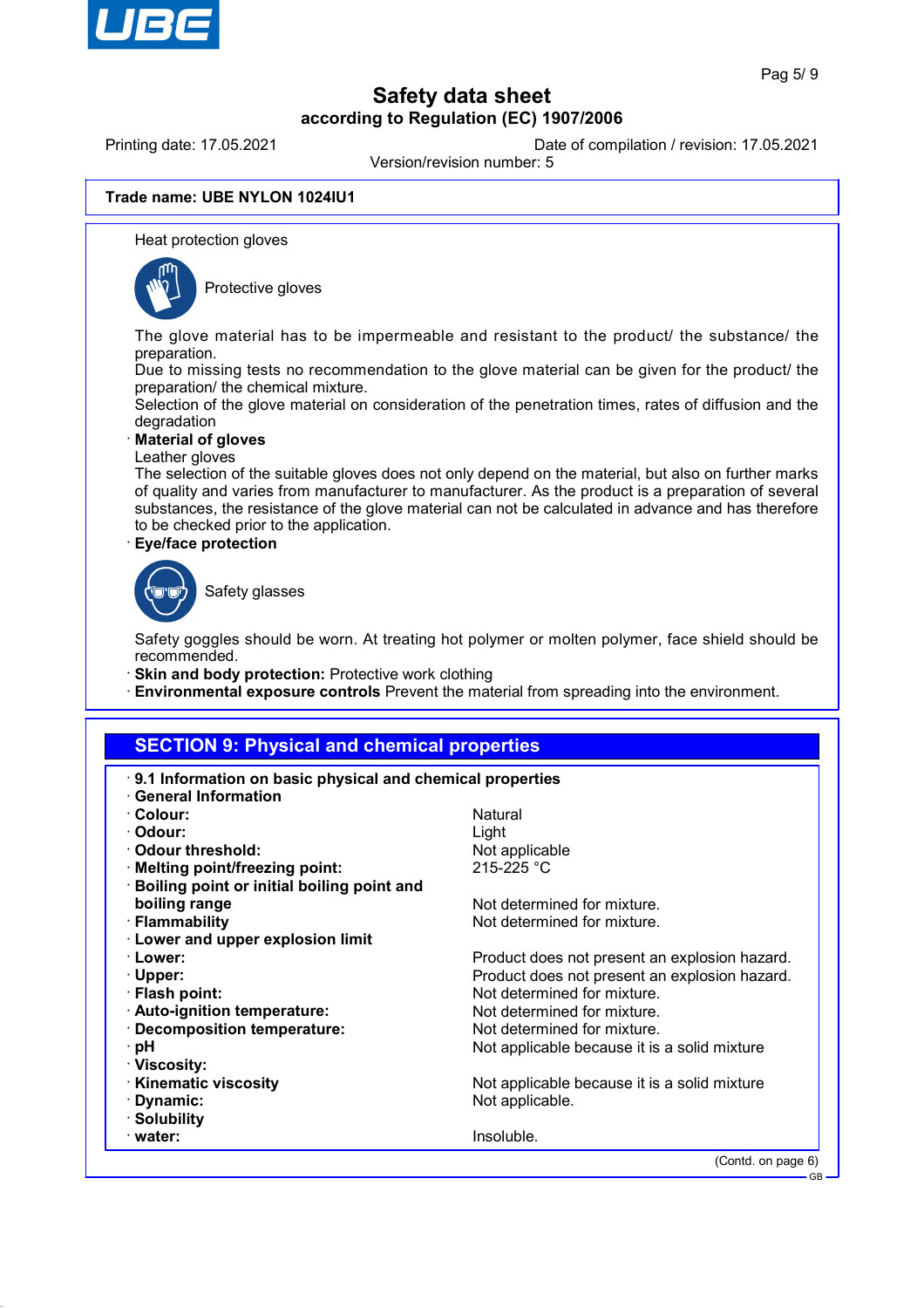

Printing date: 17.05.2021 Date of compilation / revision: 17.05.2021

Version/revision number: 5

| Trade name: UBE NYLON 1024IU1 |  |  |
|-------------------------------|--|--|
|-------------------------------|--|--|

| · Partition coefficient n-octanol/water (log<br>value)                             | Not determined.                               |  |  |  |
|------------------------------------------------------------------------------------|-----------------------------------------------|--|--|--|
| · Vapour pressure:                                                                 | Not applicable.                               |  |  |  |
| · Density and/or relative density                                                  |                                               |  |  |  |
| · Density at 20 °C:                                                                | $1.08$ g/cm <sup>3</sup>                      |  |  |  |
| · Relative density                                                                 | Not determined for mixture.                   |  |  |  |
| · Vapour density                                                                   | Not applicable because it is a solid mixture  |  |  |  |
| · 9.2 Other information                                                            |                                               |  |  |  |
|                                                                                    |                                               |  |  |  |
| · Appearance:<br>$\cdot$ Form:                                                     | <b>Pellets</b>                                |  |  |  |
|                                                                                    |                                               |  |  |  |
| · Important information on protection of health<br>and environment, and on safety. |                                               |  |  |  |
| · Ignition temperature                                                             | Not determined for mixture.                   |  |  |  |
| <b>Explosive properties:</b>                                                       | Product does not present an explosion hazard. |  |  |  |
| · Solvent content:                                                                 |                                               |  |  |  |
| · Solids content:                                                                  | 100.0 %                                       |  |  |  |
| · Freezing point                                                                   |                                               |  |  |  |
| · Evaporation rate                                                                 | Not applicable because it is a solid mixture  |  |  |  |
| · Information with regard to physical hazard                                       |                                               |  |  |  |
| classes                                                                            |                                               |  |  |  |
| <b>Explosives</b>                                                                  | None                                          |  |  |  |
| · Flammable gases                                                                  | None                                          |  |  |  |
| · Aerosols                                                                         | None                                          |  |  |  |
| · Oxidising gases                                                                  | None                                          |  |  |  |
|                                                                                    |                                               |  |  |  |
| · Gases under pressure                                                             | None                                          |  |  |  |
| · Flammable liquids                                                                | None                                          |  |  |  |
| · Flammable solids                                                                 | None                                          |  |  |  |
| $\cdot$ Self-reactive substances and mixtures                                      | None                                          |  |  |  |
| · Pyrophoric liquids                                                               | None                                          |  |  |  |
| · Pyrophoric solids                                                                | None                                          |  |  |  |
| · Self-heating substances and mixtures                                             | None                                          |  |  |  |
| Substances and mixtures, which emit                                                |                                               |  |  |  |
| flammable gases in contact with water                                              | None                                          |  |  |  |
| <b>Oxidising liquids</b>                                                           | None                                          |  |  |  |
| <b>Oxidising solids</b>                                                            | None                                          |  |  |  |
| Organic peroxides<br>Corrosive to metals                                           | None<br>None                                  |  |  |  |

# **SECTION 10: Stability and reactivity**

· **10.1 Reactivity** Stable under ordinary conditions of use and storage.

#### · **10.2 Chemical stability**

The product is stable if stored and handled as prescribed/indicated Stable at environment temperature.

- · **Thermal decomposition / conditions to be avoided:**
- No decomposition if used and stored according to specifications.
- · **10.3 Possibility of hazardous reactions**

No hazardous reactions if stored and handled as prescribed/indicated.

(Contd. on page 7)

GB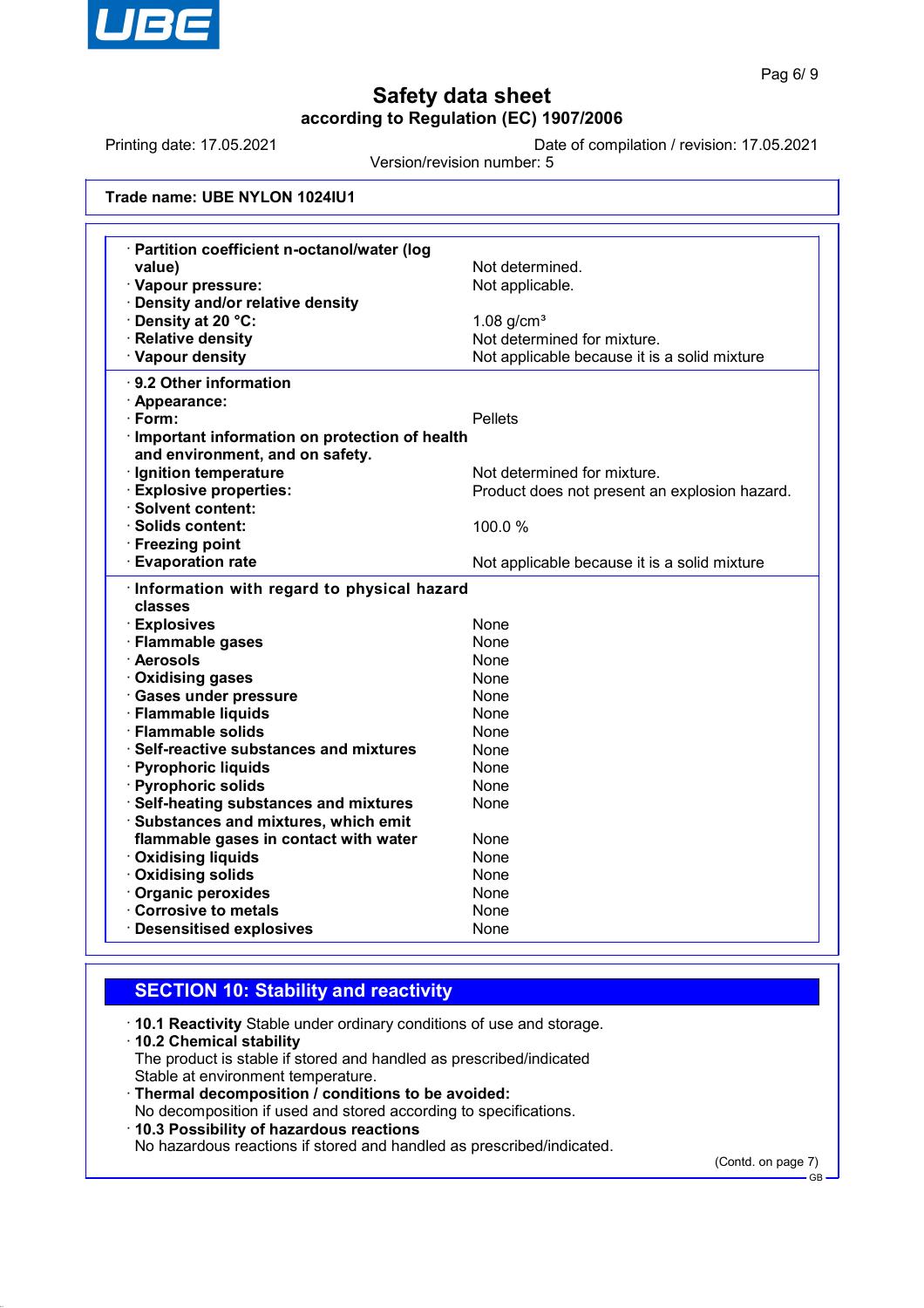

Printing date: 17.05.2021 Date of compilation / revision: 17.05.2021

Version/revision number: 5

**Trade name: UBE NYLON 1024IU1**

· **10.4 Conditions to avoid**

Avoid heat, flames, sparks and other sources of ignition.

Avoid high temperature

- · **10.5 Incompatible materials:** Oxidizing agents, acids, bases and reactive agents.
- · **10.6 Hazardous decomposition products:**
- Maleic anhydride Carbon monoxide Carbon dioxide

Hydrogen cyanide (prussic acid) Ammonia

# **SECTION 11: Toxicological information**

# · **11.1 Information on hazard classes as defined in Regulation (EC) No 1272/2008**

· **Acute toxicity** Based on available data, the classification criteria are not met.

### · **LD/LC50 values relevant for classification:**

#### **108-31-6 maleic anhydride**

- Oral LD50 1,090 mg/kg (rat)
- Dermal LD50 2,620 mg/kg (rabbit)

Inhalative  $|$  LC50/4 h  $|$  >4.35 mg/l (rat)

· **Skin corrosion/irritation** Based on available data, the classification criteria are not met.

- · **Serious eye damage/irritation** No further relevant information available.
- · **Respiratory or skin sensitisation**
- May cause an allergic skin reaction.
- **Germ cell mutagenicity** Based on available data, the classification criteria are not met.
- · **Carcinogenicity** Based on available data, the classification criteria are not met.
- · **Reproductive toxicity** Based on available data, the classification criteria are not met.
- · **STOT-single exposure** Based on available data, the classification criteria are not met.
- · **STOT-repeated exposure** Based on available data, the classification criteria are not met.
- · **Aspiration hazard** Based on available data, the classification criteria are not met.
- · **Other information (about experimental toxicology):**
- Aspiration hazard: No further relevant information available.
- · **Additional toxicological information:**
- · **CMR effects (carcinogenity, mutagenicity and toxicity for reproduction)**
- Reproductive toxicity: Not classified, based on available data.
- · **11.2 Information on other hazards**

# · **Endocrine disrupting properties**

None of the ingredients is listed.

# **SECTION 12: Ecological information**

| $\cdot$ 12.1 Toxicity     |                                                       |  |  |  |
|---------------------------|-------------------------------------------------------|--|--|--|
| · Aquatic toxicity:       |                                                       |  |  |  |
| 108-31-6 maleic anhydride |                                                       |  |  |  |
|                           | NOEC(21d) 10 mg/L (daphnia magna)                     |  |  |  |
|                           | EC50(72h) 74.35 mg/L (Pseudokirchnerella subcapitata) |  |  |  |
| EC <sub>50</sub>          | 77 mg/l /21d (daphnia magna)                          |  |  |  |
|                           | LC50 (96 h) 75 mg/l (Oncorhynchus mykiss)             |  |  |  |
|                           | (Contd. on page 8)                                    |  |  |  |
|                           | <b>GB</b>                                             |  |  |  |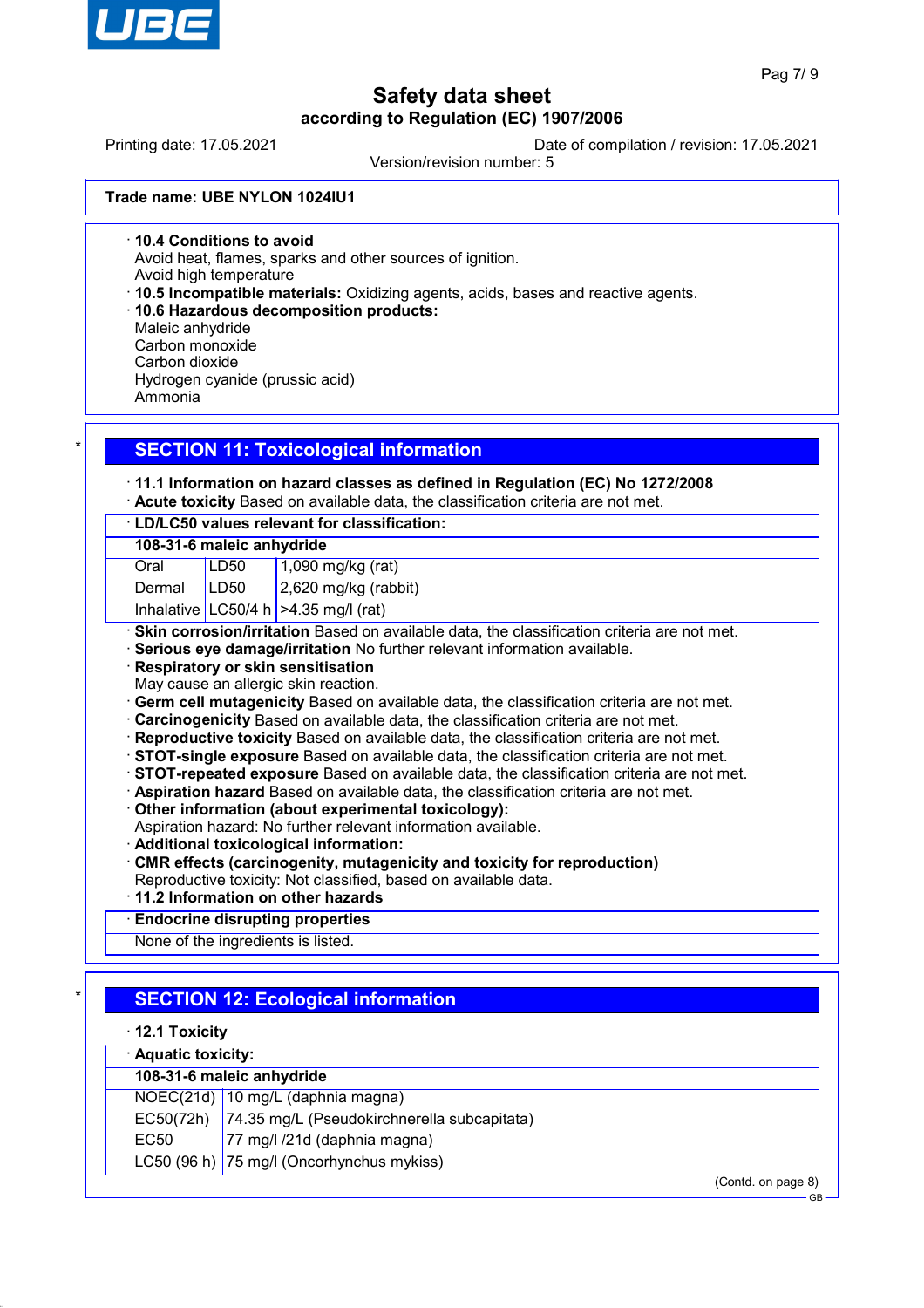

Printing date: 17.05.2021 Date of compilation / revision: 17.05.2021

Version/revision number: 5

**Trade name: UBE NYLON 1024IU1**

EC50 (48 h) 42.81 mg/l (daphnia magna)

· **12.2 Persistence and degradability** No further relevant information available.

· **12.3 Bioaccumulative potential** No further relevant information available.

· **12.4 Mobility in soil** No further relevant information available.

- · **12.5 Results of PBT and vPvB assessment**
- · **PBT:** Not applicable.

· **vPvB:** Not applicable.

· **12.6 Endocrine disrupting properties**

The product does not contain substances with endocrine disrupting properties.

- · **12.7 Other adverse effects**
- · **Additional ecological information:**
- · **General notes:**

Do not allow undiluted product or large quantities of it to reach ground water, water course or sewage system.

### **SECTION 13: Disposal considerations**

#### · **13.1 Waste treatment methods**

#### · **Recommendation**

Chemical residues generally count as special waste

Disposal must be made according to official regulations.

Must not be disposed together with household garbage. Do not allow product to reach sewage system.

### · **Uncleaned packaging:**

· **Recommendation:**

Packaging may contain residues of the product and should be treated accordingly.

| <b>SECTION 14: Transport information</b>                                                  |                             |  |
|-------------------------------------------------------------------------------------------|-----------------------------|--|
| 14.1 UN number or ID number<br>· ADR, IMDG, IATA                                          | Not applicable              |  |
| 14.2 UN proper shipping name<br>· ADR, IMDG, IATA                                         | Not applicable              |  |
| 14.3 Transport hazard class(es)                                                           |                             |  |
| · ADR, ADN, IMDG, IATA<br>· Class                                                         | Not applicable              |  |
| ⋅ 14.4 Packing group<br>· ADR, IMDG, IATA                                                 | Not applicable              |  |
| 14.5 Environmental hazards:<br>· Marine pollutant:                                        | No.                         |  |
| 14.6 Special precautions for user                                                         | Not applicable.             |  |
| 14.7 Maritime transport in bulk according to<br><b>IMO instruments</b><br>Not applicable. |                             |  |
| · Transport/Additional information:                                                       | Not classification assigned |  |
|                                                                                           | (Contd. on page 9)          |  |